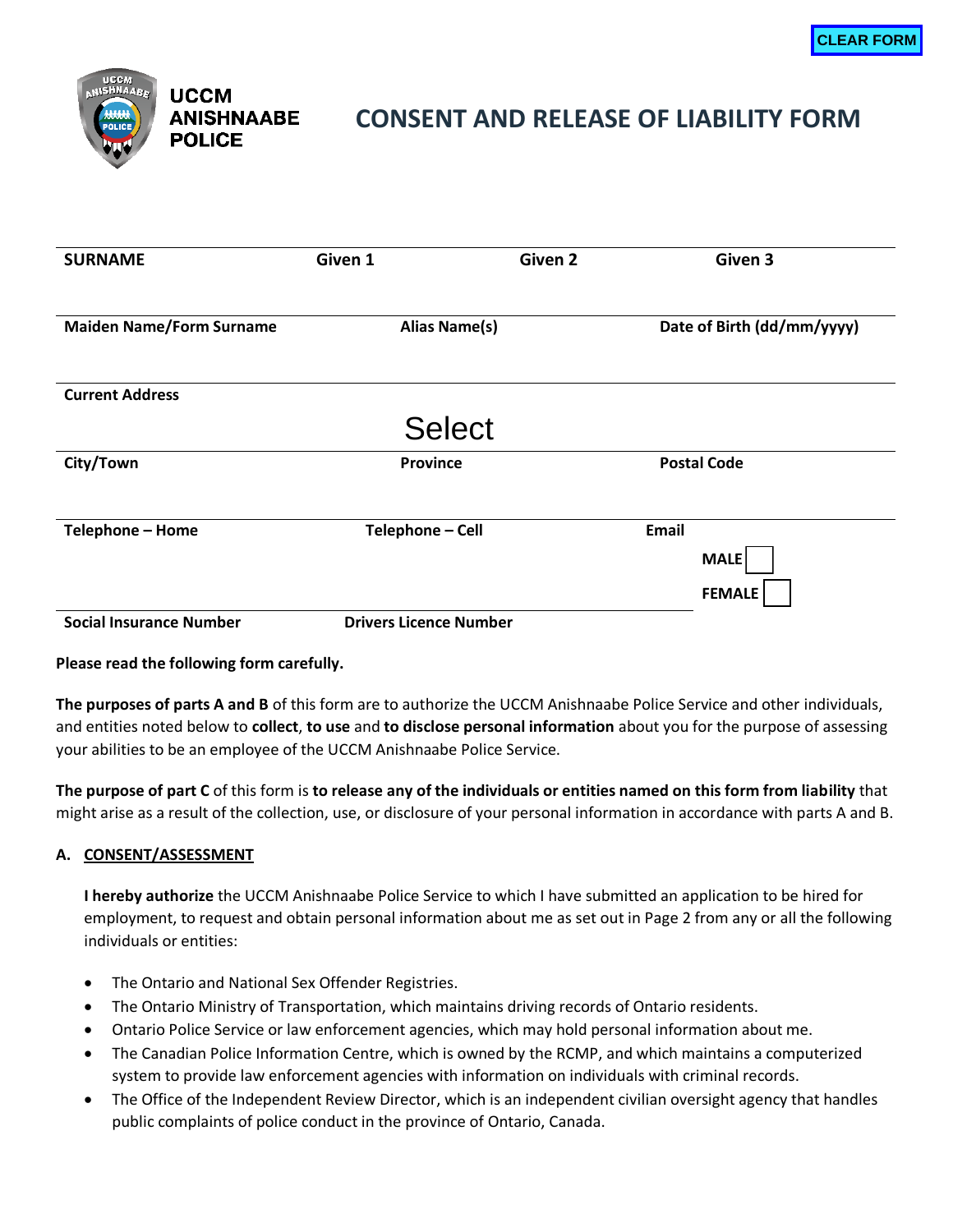### *UCCM APS: Consent & Release of Liability Form*

- All health care practitioners (including without limitation, doctors, nurses, psychologists, and their agents) who have provided me with health care treatment, either as part of this Constable Selection process or otherwise.
- All previous employers who may hold personal information about me.
- One or more consumer reporting agencies, which maintains credit or other personal information about a consumer.
- Any educational institution in which I have been, or am currently, enrolled and which has information about me, including my grade or performance results; and,

I irrevocably authorize the above-noted individuals or entities to collect personal information about me from sources other than myself and I consent to their using this information as they require and/or as is described above, and I consent to the disclosure of such personal information to the UCCM Anishnaabe Police Service and to whom I have applied for employment.

**I further acknowledge** that any of the above-noted individuals or entities may disclose to the UCCM Anishnaabe Police Service to which I have submitted an application any or all the following records, including any parts of the following records:

- Academic records and transcripts
- Employment records (Police Service and other), including performance evaluation / reviews, reference, discipline, complaint, and attendance information
- Police records and history of law involvement, including criminal and provincial reports and convictions, and intelligence information.
- 
- 
- Information from background and security checks (including OIPRD, CPIC, NCIC, Interpol, Vulnerable checks, NICHE, CBSA, YCJA & YOA records etc.)
- Financial information, including credit bureau check
- Driving records
- Physical, psychological, visual, aptitude and other employment – related tests, including but not limited to MMPI-2 – questions, answers and scores, and the interview notes, summaries, opinions, assessments, and evaluations of psychologists
- Police service applications **•** Applicant survey information
- Medical Information **•** Training records; and
	- Social networking websites, blogs, chatrooms, email, or other online content

### **B. CONSENT/RESEARCH**

I understand that personal information about me may be required occasionally for research purposes, and in particular for documenting findings and trends, and for reviewing the validity and reliability of the hiring process. I hereby consent to any of the personal information collected about me, pursuant to this form or at any point while I am being trained to be an employee of the UCCM Anishnaabe Police Service, to be used and to be disclosed to a researcher or to the OACP/Ministry/TNT for these purposes. I understand that in providing this consent no personal information that identifies me shall ever be (unless by way of court order) published in a publication that is available to the general public.

### **C. RELEASE OF LIABILITY**

By signing this form, I understand, acknowledge and irrevocably agree that in consideration for applying to be an employee of the UCCM Anishnaabe Police Service, I hereby release and forever discharge all of the individuals,